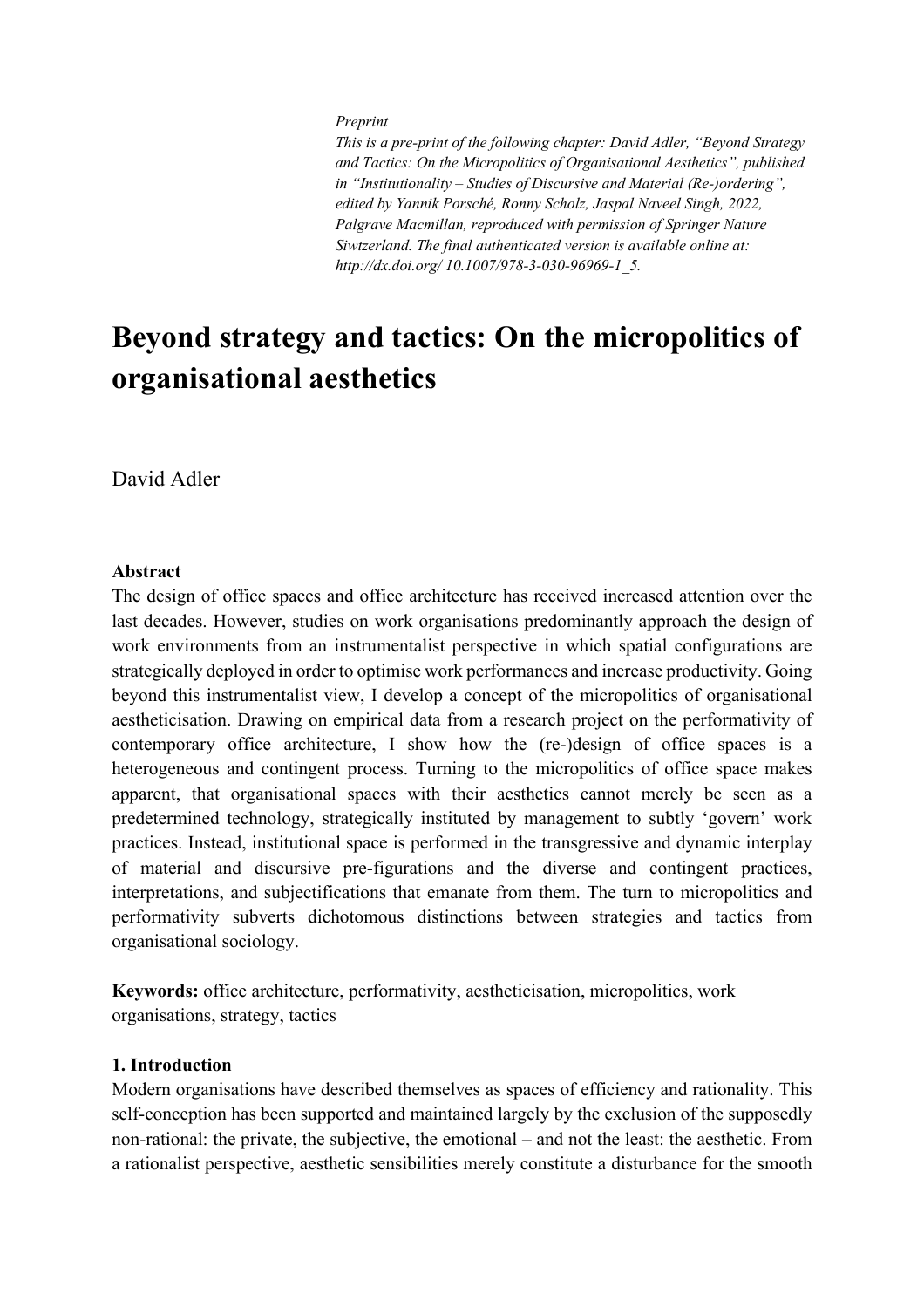running of the administrative 'machine'. Office architecture and the design of office space has, in this perspective, long been seen as a more or less stable technology, which, drawing on scientific knowledge, must be planned to avoid any inefficiency (Galloway 1922). The rise of the creative industries, however, has brought with it an increased explicit attention to and affirmation of aesthetic qualities – be it of the organisation's products, the appearance of the employees, or the aesthetic qualities of work environments. Andreas Reckwitz (2017) accordingly talks about a "dispositive of creativity" producing an aestheticisation of society. It is against this background that the role of office design is transformed in particular for administrative, knowledge, and creative labour. Today, the aesthetic qualities of office spaces gain explicit attention. Despite these changes, the discourse on office architecture largely conceives of institutional spaces and their appearance as technical artefacts, that can be strategically employed and that produce distinct and predictable effects on their own terms. Against such a conception, I argue that institutionality does not simply produce spatial effects behind users' backs. Rather spaces become effective in a performative way: by the complex, contingent and ongoing interlacing of heterogeneous elements like knowledge, practices, subjectivities, and imaginaries.

## **2. Organising space: Between strategy and tactics**

I want to situate the discussion about the organisational space and its aesthetics within more general debates within organisational sociology and the sociology of work. Roughly speaking, here a distinction between strategies and tactics can be made. Stemming from military practice, "strategy" and "tactics" are interdiscursive notions, which have been taken up in many different social fields, such as politics, sports, and not the least, business. In his posthumously published book *On War*, Carl von Clausewitz (1780–1831), a Prussian major general and influential military theorist, first of all distinguished strategy and tactics according to *scale*: While strategy sets the general guidelines of action and defines an overreaching goal, tactics are limited to more specific circumstances. Tactics translate strategy into practical action and adapt it to the particular and dynamic situation (Clausewitz 1873, 116). Clausewitz focussed on the discrete dynamics of the differently scaled military practices, which are at the same time dependent on each other in order to facilitate military success.

However, the different scales of strategies and tactics have also been translated into contrarian elements: dominance and resistance. Strategic thinking has been mainly attributed to management, based on its asymmetric relationship to labour. In this vein, control is a seminal subject in the sociology of labour relations. With Max Weber this can be understood within a wider development of rationalisation (Thompson and McHugh 2009, 33–39). In this perspective organisational space is an object of the management's (or owners') efforts to technically optimise the organisational processes, while being itself subjected to 'rational' procedures of cost minimisation.

As Harry Braverman (1998) has pointed out in the Labour Process Debate, human labour is essentially an indeterminate potential. This potential cannot simply be realised by a formal act of acquiring labour time. Instead, the corporation has to find ways, to make the workers work efficiently according to its needs. Given the fact that in capitalist work organisations the worker is not the owner of their work product, the capitalist and – with its mandate – the manager are responsible for organising and planning the work process (Braverman 1998, 37–39). So, wage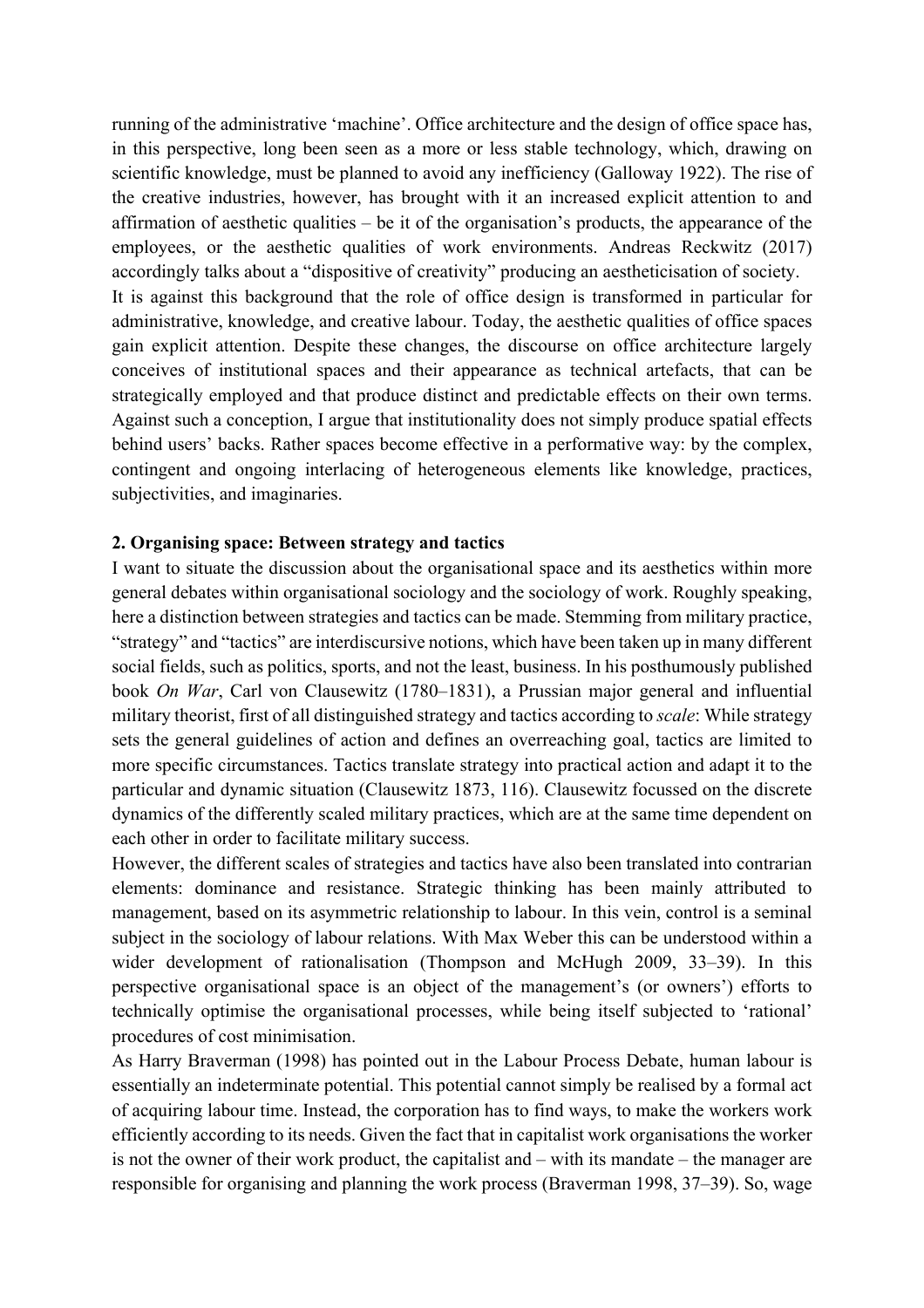labour has to be subjected to a management strategy (Thompson and McHugh 2009, 107–109). From this Marxist perspective power and dominance become central aspects of the labour process: what may seem like a neutral technological development towards greater efficiency turns out to be an instrument in the surveillance of labour and the repression of efforts of selfmanagement and resistance.

Braverman's approach has been criticised both for overgeneralising the Taylorist mode of organising labour by identifying it with management strategy per se and for overemphasising the coherence of such management strategies (Thompson and McHugh 2009, 107–115). From a Foucauldian perspective, Clegg and Wilson (1990, 234) criticise Braverman's conception of control and technical development as a "conspiracy of control by the mythically unified subject of 'capital'". In it there is little leeway for tactical moves by the employees. Management strategy seems inescapable.

Foucauldian approaches to organisations have for their part not been free from such totalising tendencies. They conform with the Labour Process Debate insofar as they see power relations as a key part of the organisation's management of labour, instead of assuming a mere technical rationalisation. Basically, such approaches relate back to two major aspects of Foucault's thinking: his work on discipline and his later work on neoliberal governmentality. Discipline is usually related to a Taylorist mode of governing labour. It aims at the individual and seeks to adapt behaviour to a predetermined norm. Foucault gives it an explicit spatial form, when he describes the disciplinary logic referring to the "panopticon", an ideal prison which was developed by Jeremy Bentham in order to technically optimise control over individuals (Bentham 1995; Foucault 1995). In organisation theory the panopticon has become a widely used (some might say: overused) concept to describe an intensified "supervisory control" in the late 20th century (Dale and Burrell 2008, 61). The concept of governmentality is, in contrast, used more in order to describe contemporary forms of management, which do away with the traditional hierarchies and an individualistic control along the lines of pre-determined norms. In his lectures on governmentality, Foucault describes the emergence and development of a new mode of managing the "population". Rather than trying to discipline the individual, governmental "programmes" (Bröckling 2016, 12–14) seek to indirectly steer the outcome of group processes by manipulating the general conditions of human (social) behaviour (Foucault 2004a, 2004b).

Foucauldian approaches can at times have a tendency towards a dystopian projection of an ever more effective and inescapable drilling and use of the subjects, focussing on governmental programmes without systematically taking practices with their emerging and contingent dynamics into account (O'Malley et al. 1997). Seen from the perspective of the selfdevelopment of governing knowledge, governmentality risks to reduce resistance to nothing more than one further engine for the perfection of control (Thompson and Ackroyd 1995). Within this logic of omnipotent strategies, office architecture and organisational aesthetics must first and foremost be seen as a mere function or instrument, which acts on the (passive) employees according to the management's intentions or an objective economic rationality.

Micropolitical approaches can be seen as an explicit alternative to such a generalisation of overpowering strategies. They open up the perspective for organisational tactics which are not in compliance with the overall goals and interests of the organisation. In fact, the notion "political" was first used in a rather dismissive way, pointing to the efforts to advance egoistic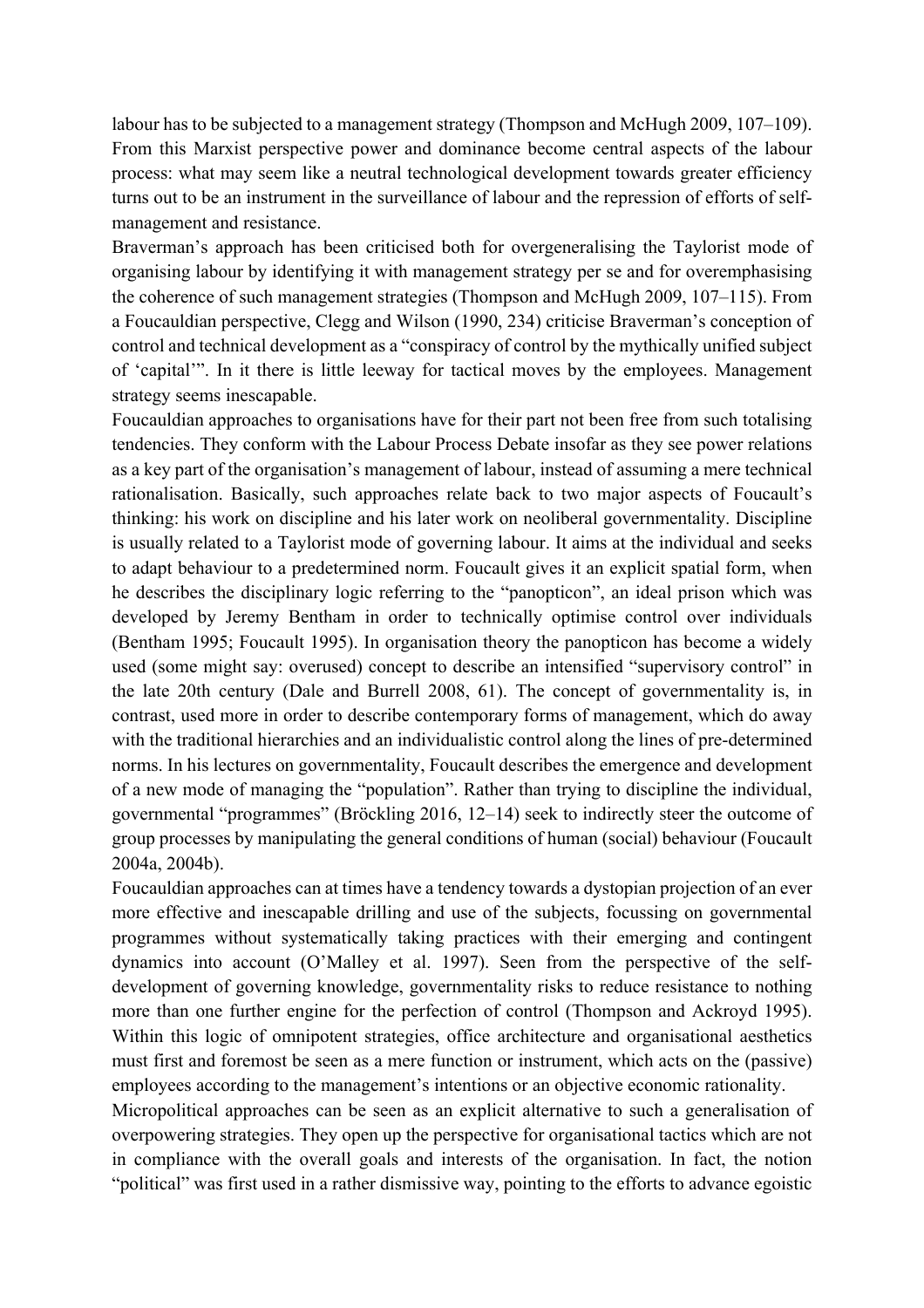self-interest, that in the end can be to the detriment of the organisation as a whole (Burns 1961). In a similar vein, Henry Mintzberg contrasts political power in organisations with forms of power which draw on formal legitimacy or an underlying ideological consensus. So, *political* power not only aims at advancing particular interests, it is also "divisive and conflictive" in nature (Mintzberg 1983, 172). While political games can have a variety of functions within the organisation's everyday life, they are of utmost importance for those who are less likely to justify their behaviour with a legitimate discourse and who don't have access to the organisation's 'control room'. Accordingly, micro-politics are strongly linked to resistance and to the subversion of managerial strategies.

Micropolitical studies render visible the everyday practices, which cannot simply be subsumed under overreaching structures. Strategies from above are contrasted with tactics from below. Michel de Certeau, one of cultural studies' major influences, explicitly delineated his concept of everyday practices against the assumptions of an inescapable dominance that he found in authors such as Pierre Bourdieu and Michel Foucault. For de Certeau *strategy* is able to delineate a territory over which it disposes and with which it is able to mould the conditions the participants are confronted with. It is rooted in a privileged standpoint which allows it to overview the events – "*une pratique panoptique*" as de Certeau (1990, 60) formulates it referring to Foucault – and for which the territory is made readable and devoid of its imponderables. *Tactics*, in contrast, operate in the space controlled by somebody else. They invade this heteronomous space, while staying fragmented, they "poache" in the territory defined and controlled by a superior authority (de Certeau 1990, XLVI, 61).

What does that mean for office architecture and the aesthetics of office space now? Office space and its specific design can be seen as strategic, as they are systematically planned to influence and shape the practices and subjectivities of the employees by setting a specific territory for their everyday activities. However, this should not be misunderstood as a kind of socio-technological determinism. Rather, office spaces are subjected not only to processes of interpretation and sense-making, but always also to (re-)negotiations and (re-)arrangements in which they become a matter of political concern *within* contemporary institutionality.

## **3. Performativity, discourse, and ethnography**

My empirical analysis is situated in an approach, which I call "performativity analysis". Performativity has been widely discussed in recent years (for a succinct introduction to some key positions see Gond et al. 2016). I take up motives from different contributions to this debate and translate them into an empirical research perspective which approaches its objects based on both the irreducibility of specific performances of social practices and the recognition of formative elements that permeate such practices.

Performativity analysis, against this background, brings together the two major impulses from the broad and diverse discussion on performativity (Austin 1975; Barad 2003; Butler 1993; Callon 2007; Derrida 1988; Law and Singleton 2000):

• The transgressive moment: Discourses are not only self-referential systems, but they 'perform' reality, as economic sociology points out.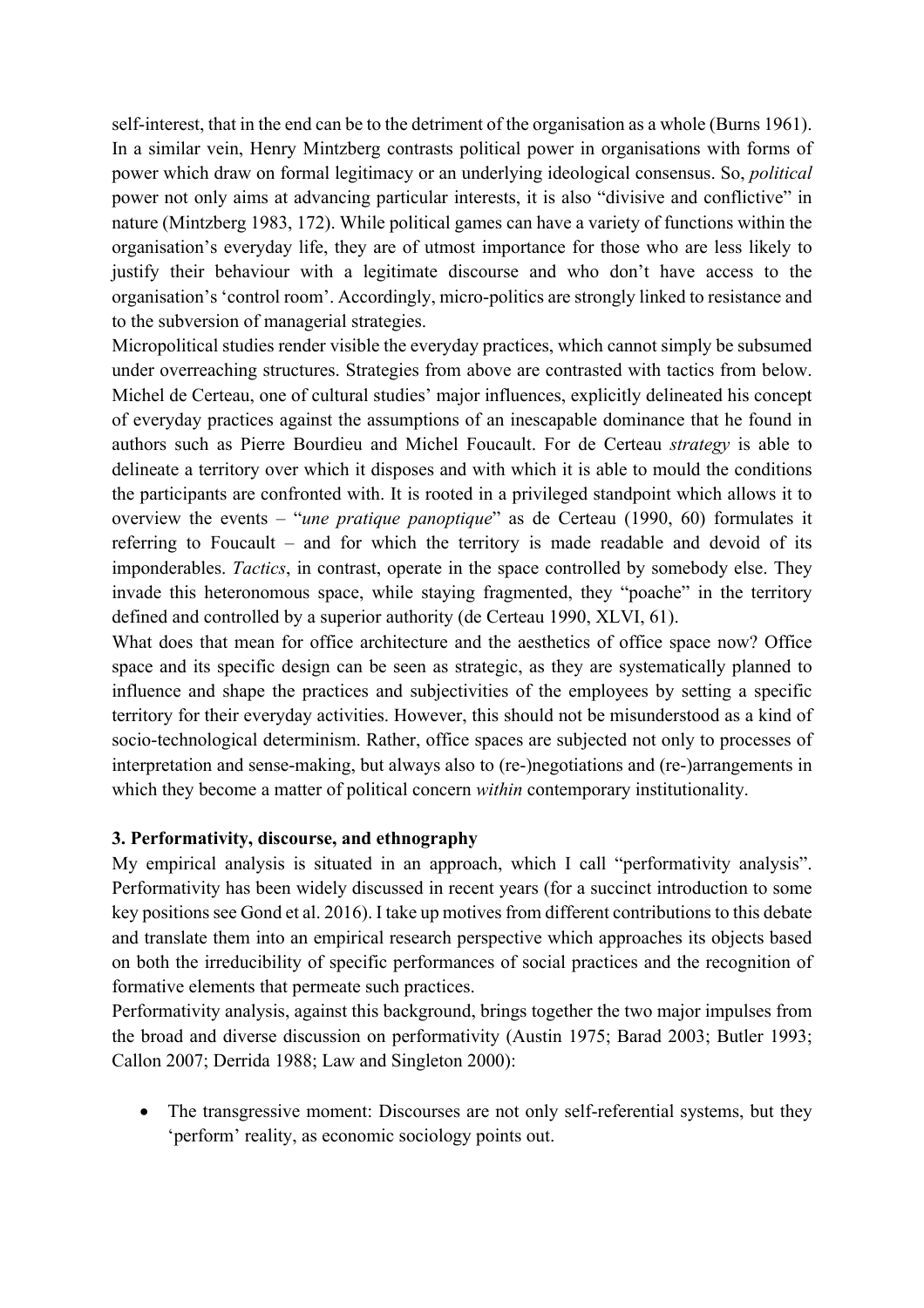• The moment of accomplishment: Structural phenomena and 'natural' preconditions are in fact not just givens in interaction but have to be locally and ongoingly brought about in everyday life.

Performativity analysis, as I understand it, is not one particular method of analysis, but a broader research programme which uses and extends methods from discourse analysis, ethnography and dispositive analysis. As such my analysis is situated in the lively debate on the interplay of discourses, materiality, and practices within qualitative methodology in recent years (van Dyk et al. 2014; Macgilchrist and Van Hout 2011; Porsché 2018; Scheffer 2007; Wrana 2012).

For this chapter my empirical material consists of (1) contemporary office discourses (i. e. textbooks, architecture and business magazines, monographs, contributions from management science), focussing on the German discourse between 1995 and 2015, (2) unstructured in-depth interviews with architects and other actors that help understand how these discourses are practically and institutionally embedded, and (3) three months of ethnographic fieldwork in a medium-sized public-relations company, where I was able to actively participate in everyday activities in the role of an intern. My status as a researcher, which was made known to the staff of the division in advance, allowed me to take extensive notes, observe and tape record a number of meetings and conduct supplementary and in-depth interviews with several employees. My ethnographic research aimed at making accessible the profane everyday usage of contemporary office spaces which is at times overlooked, based on the discursive celebration of spectacular new buildings. Because of the heterogeneous material, I draw on multiple methods for my analysis. Two procedures are of special interest for this chapter.

I drew conceptual maps for the individual texts, which helped me to identify typical concepts which structurally bind together different discursive articulations. Thus, these maps – which are both inspired by hegemony analysis and situation analysis (Clarke 2003; Nonhoff 2010) – can help to identify the inner-discursive structuration and the immanent logic of the discourse. But performativity analysis cannot suffice itself with such a quasi-structuralist perspective. It asks how the discourse is dynamically translated into materialities and practices and how discourse is itself practically constituted.

In order to bring together aspects from different materials I collected – like textbooks, processes of planning and implementing a building, and everyday usage of space – I coded the texts in a recursive process. In contrast to classical Grounded Theory, which is based on coding (Strauss and Corbin 1998), my aim was not to create a coherent coding system, which would represent a more or less closed meaningful cultural order behind the empirical material. Rather coding was used for de-constructive purposes, breaking up the text, making topics accessible and contrasting their discursive representation and, importantly, identifying 'dense' text segments for microanalysis.

## **4. Office space as strategy? The discourse on office architecture**

When reading textbooks, descriptions, articles from journals and popular magazines on the design of office buildings, it seems at first glance quite evident that office architecture is first and foremost an *instrument* at the organisation management's command. Be it the direct effect on the employees' work performance or a contribution to the company's image by a "corporate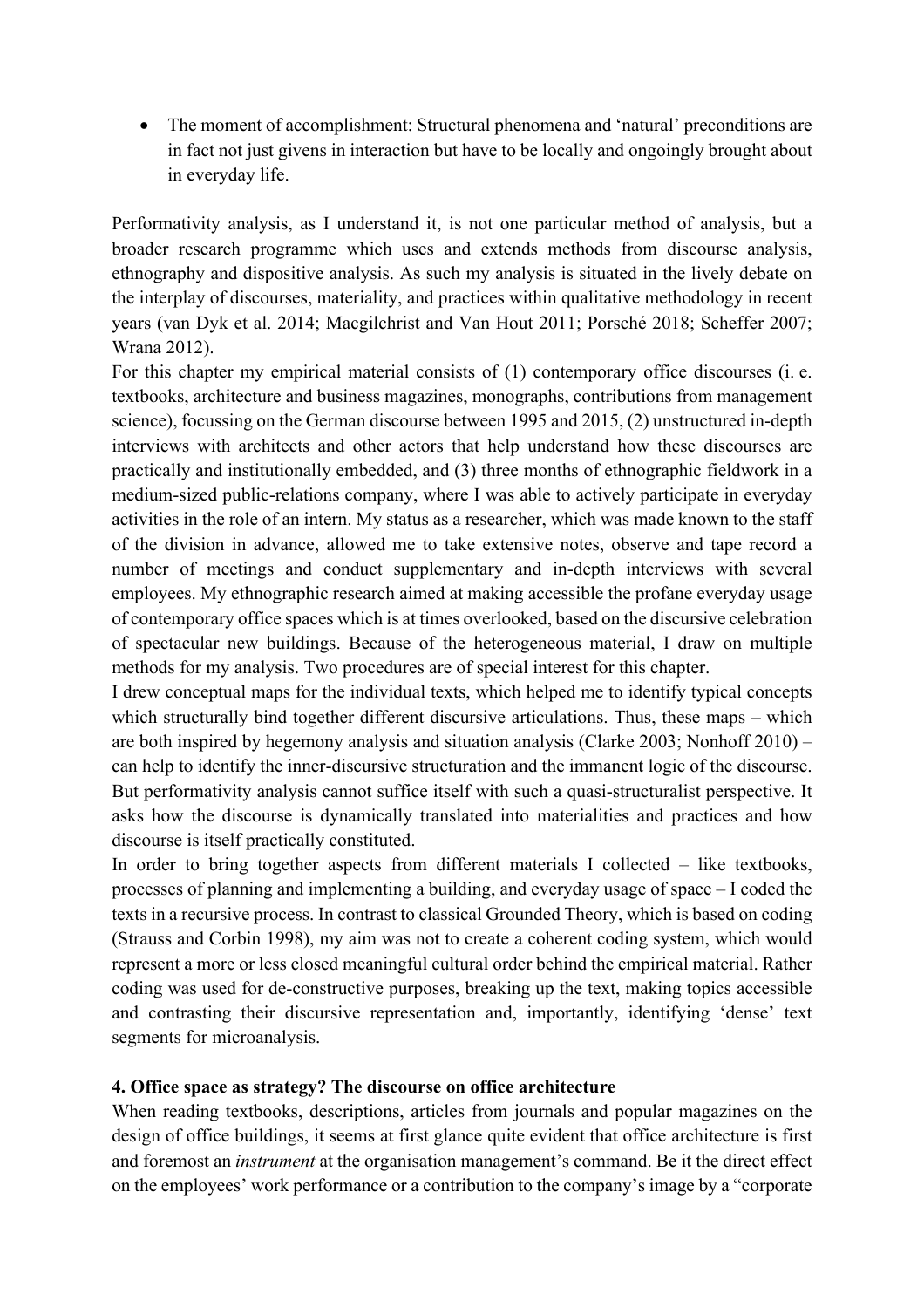architecture" (Messedat 2005), office architecture and the design of office spaces is expected to contribute to the organisation's formal goals – especially profit and productivity. The organisation scholar Thomas J. Allen and the architect Gunther W. Henn put it quite bluntly: "Architects can play an essential role in arming managers with the *tool* of physical space to help them plan and direct a successful innovation process" (2007, 127 emphasis in original). The metaphor of a "tool" clearly points to the instrumental view on office space. As such, it serves the "managers" in implementing their intentions, which are identified with the formal organisational goal of a "successful innovation process".

On the flip side, economic and technological developments are presented as objective foundations for the design process, a basis that precedes and determines a specific architecture. Some architects justify whole architectural styles by pointing to a broad mode of capitalist regulation that purportedly ground them:

The emergence of postmodern architecture and urbanism in the seventies, sweeping the market in the eighties, represents much more than a new aesthetic sensibility. […] The force behind these developments, rather than emerging from within the architectural discipline itself, must be found in the socio-economic level. Postmodern cultural production coincides with the historical crisis in the regime of mechanical massproduction, first developed by Ford in Detroit. (Schumacher and Roger 2001, 48)

This derivation of architectural creation from socio-economic conditions, which echoes the Marxist distinction between economic "basis" and cultural "superstructure" (Hall 1977), is a recurrent theme in the work of Patrik Schumacher from Zaha Hadid Architects, who has an influential voice within the field of architecture.

Other authors take changing work practices and new ways of organizing work as their starting points and ask in how far those require new spatial programmes. According to these representations of economy within the architectural discourse, intensified transversal communication, flexible structures, and new possibilities and necessities of mobility are key developments (see Klug et al. 2005). From a discourse analytical perspective, it is striking to see *how* the economic and technological conditions are made relevant for the architectural solutions promoted in the discourse on office architecture. They are largely mobilised as an anonymous fate that inevitably entails specific spatial solutions. Instead of marking a discursive origin of demand, these are typically masked and naturalised in passive constructions. Typical phrases in this context are: "Multi-functional workspaces are required …" (Messedat 2005, 15), "… flexible and innovative work sites are in demand" (Schittich et al.  $2013$ <sup>1</sup>, "Ethnic and cultural adaption is required" (Gerhardt 2014, 8).

This evocation of spatial change as anonymous necessity vis-à-vis an a priori economic and technological change, is accompanied by a double textual strategy of *threat* and *promise*. Basically, this strategy provides the elements of the discourse on office architecture with an existential dimension. Do as I say, and you will prosper, ignore it and you will perish. To give just one example: "Corporate architecture has become a strategic management instrument and can make a significant contribution to economic success. Businesses that miss this

<sup>&</sup>lt;sup>1</sup> Quotes from the German corpus and from the ethnography have been translated by the author.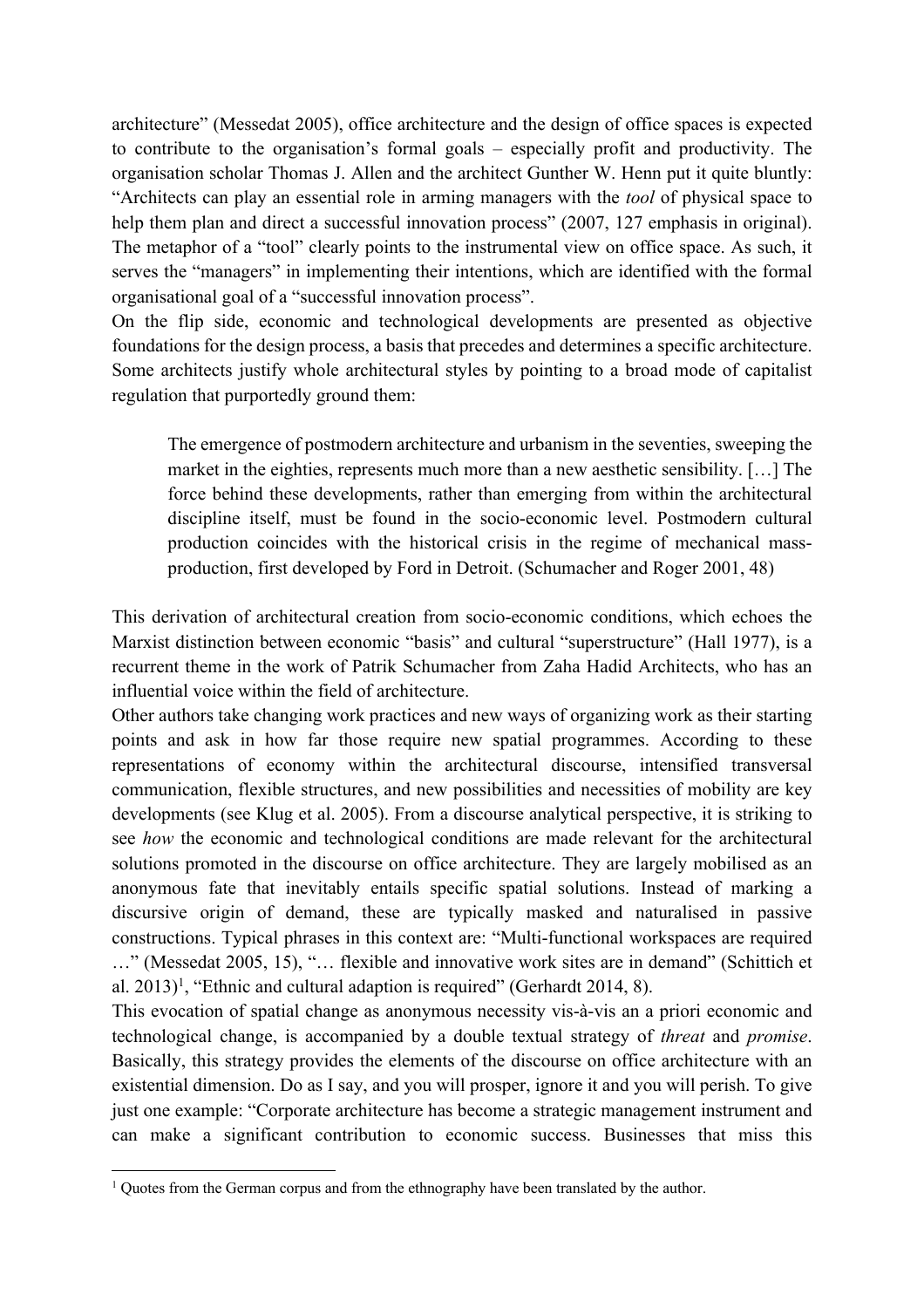development run the risk of losing their position to competitors on the global market place" (Messedat 2005, 15).

Aesthetic considerations certainly play an important role within the design process of contemporary office buildings. However, within the discourse on office architecture they are rarely seen as a value in themselves, but design decisions are explicitly justified based on their purported instrumental contribution to the organisation.

To sum this up: what are organisations promised to gain from office architecture? Office architecture is especially touted to contribute to a flow of communication, the facilitation of innovation, the stimulation of creativity as well as the boost of motivation. Most fundamentally this is pursued by three spatial means:

- *Transparency:* The office space is broken up visually. The extensive use of glass on the inside allows to permanently be aware of the others' activities – and accordingly to be permanently visually exposed to the others.
- *Openness:* Separating walls are torn down. Closed spaces do still exist but are framed as exceptions for "concentrated work". Openness is sought to create "chance encounters", which intensify both the flow of information and innovation.
- *Atmosphere:* Office space are expected to contribute to the well-being and the creativity of the employees. The created atmosphere is intended to make the organisation attractive for desired "human resources".

All of this is not only sought to increase the office work's *efficiency*, as was the case in the typical modern office – it is expected to increase *productivity* of the creation of knowledge goods and cultural products (see Geberzahn and Redemann 1995, 9).

In the following, I will switch the perspective from the vantage point of the strategic creation of spaces to the tactics of everyday usage, which can be seen as both: performing office architecture and being performed by architecture.

## **5. Subverting the strategy: Office space as a terrain of tactics and resistance**

Although the office building in which I have done my fieldwork is not an 'avantgarde' building frequently featured in mainstream news media – not an urban landmark of a star architect, neither a gaudy playground for creative workers, nor a fancy exhibition room for designer furniture – the key aspects mentioned above were at play in the construction and interior design of its spaces. Singular office rooms had glass doors and windows to the corridor. Additionally, each floor was equipped with open space areas, which were used as group offices as well as space for meetings and group activities.

I participated in the field in a double role: as an ethnographer and as an intern. Thus, participation did not only mean to be co-present in the field, but working alongside with the other participants, experiencing the office space based on a shared practice. At the same time, being known to the participants as a researcher yielded free space for the work of observation. Not only was I able to participate in meetings for projects I was not involved in in my capacity as an intern, I was able to openly take extensive notes, to record serval work settings, to ask 'naive' questions, and to invite some of my co-workers to additional in-depth interviews.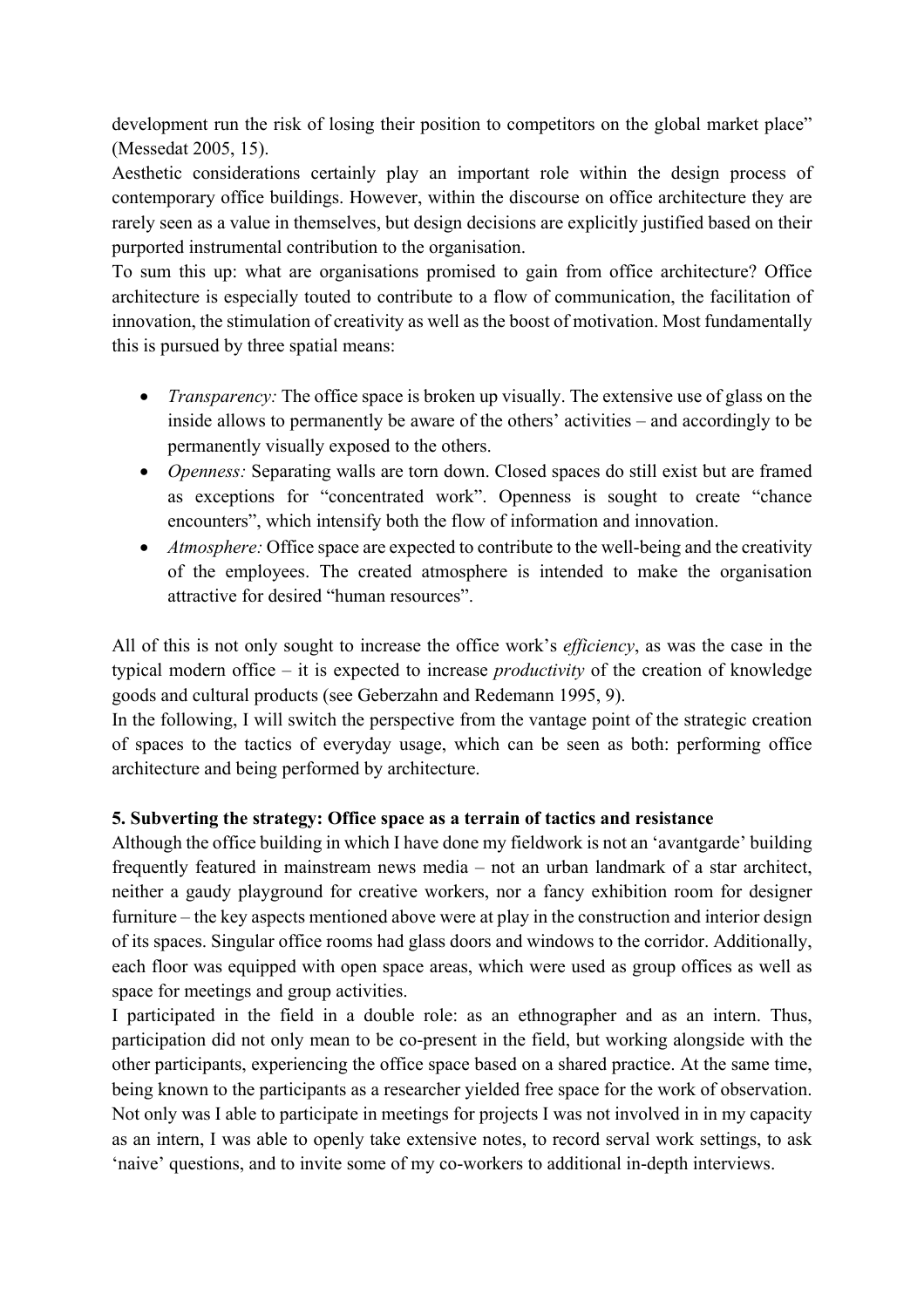During my stay I observed several practices that were immediate responses to core strategic elements of contemporary work environments (such as transparency, openness, and a productive atmosphere). One prominent practice was to undo the transparency of walls that is produced both by internal windows and glass doors. This tactic has mostly been employed at workstations, where the exposure to the colleague's gaze was especially high. The covering of an unused glass door, which connected a larger office to the reception area, with a large indoor plant went largely unnoticed. More attention was attracted by a collection of printed out memes mocking the project management software, which covered one office window, thereby blocking the view from the corridor. While this particular obscuring of transparency was, to my knowledge, not challenged but rather appreciated as a creative expression and ironic comment on the organisation's everyday life, a similar case on a different floor had created a little controversy, as I learned from one of the persons involved. Having to copy some documents, I noticed stripes of privacy film on the window leading from the alcove where the copying machine was placed to an office room; something that I never saw anywhere else. Additionally, a large calendar was stuck up the window. When I asked one of the receptionists about it, it turned out that this window had been the object of a longer tug of war. In a first step, the employee behind the window attached a calendar to it, in order to avoid being on direct display whenever someone used the copy machine. This, however, interfered with the aesthetic sensibilities of other employees, specifically the receptionists who felt responsible for the overall appearance, especially of 'their' floor. In the next step, stripes of privacy film were added to the window. This was a compromise, as the receptionist told me: It partly blocked the view on the workstation behind the window but avoided the tinkered feeling of the back of the calendar displayed towards the corridor. However, this apparently did not finitely settle the issue. As mentioned, I found the window covered both by privacy film *and* a calendar, possibly because the stripes of privacy film had just provided partial protection from being visible. The window I came across, bore the sedimented traces of a complex negotiation of the office space's (in-)transparency.

While in this case the spatial configuration of visibility was renegotiated, another aspect of practically dealing with the aesthetic order of the office concerned the acoustic accessibility. Generally, the employees appreciated the outline of the office, which included a number of open space group offices. However, employees would use small ruses to make their activity less easily accessible to others moving around within the open space. For instance, in the eightperson group office in which I worked, computer screens where slightly turned to the side walls, so that they were less easily visible from the entrance area.

While transparency is mainly understood visually, the open space of contemporary offices is also an acoustic space. The employees in smaller rooms of two to three persons could close their door in order to shut out the outside sounds and in order to signal that they did not wish disruption. For the inhabitants of the group offices this was not an option. They had to either move to an enclosable room (for instance, a small attic on the building's top floor, which I was recommended to use when I had to make a series of phone calls). Or they had to wear their walls on their body – performatively substituting the physical enclosure of the traditional office cell. For this both headphones and music as well as earmuffs were used. The use of such devices certainly impeded communication but at the same time it was a communicative act in itself – making it apparent to the others that one wanted to work in a focussed way and liberate oneself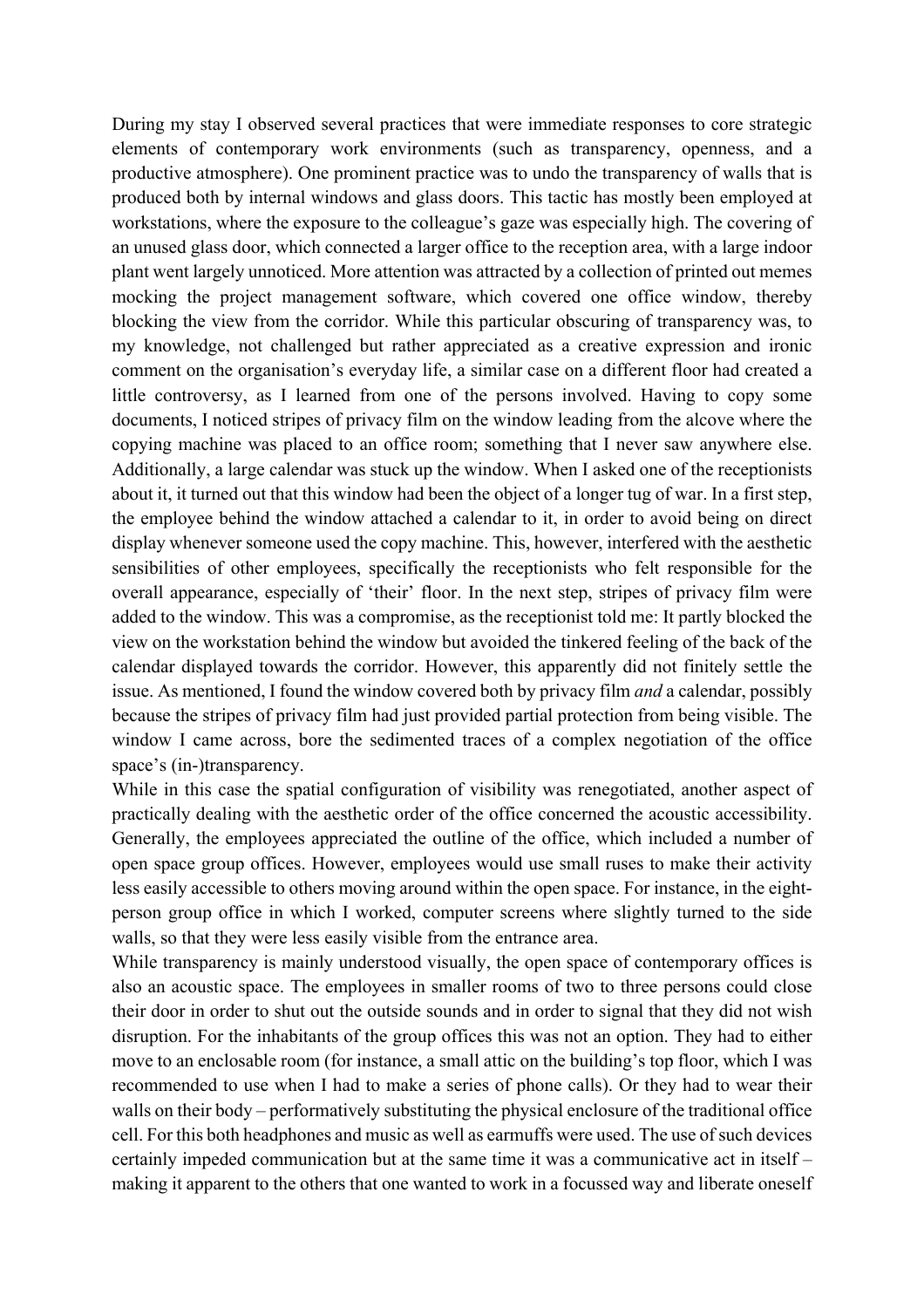from the duty to react to 'interpellations'. The cutting off of the office's public dynamics was quite real though. I observed several situations in the group office where colleagues in close proximity contacted each other via e-mail in order to open up a conversation (which was cutoff again, once the earmuffs were back on). Despite performatively undoing the (economically justified) openness of the office, this form of self-isolation is at least in part not so much subverting the 'government' of labour, but implicitly contributing to it: it more often than not aims at improving the work outcome.

In a way this materially supported technology of the self already exceeds a simple dichotomy of strategy and tactics. It liberates the working subject from the total communicative integration, which, within the discourse on office architecture, is presented as a strategic tool to increase productivity and innovation. However, it does not simply aim at avoiding or subverting this government of the employees' bodies and subjectivity. At least in part, it regulates the aesthetic overflow produced by the unlimited open space in the service of work performance, thereby contributing to the company's success by dint of an entrepreneurial selfgovernment.

## **6. Aesthetisation as accomplishment: Reworking workspaces**

So far, I have, on the one hand, pointed out major characteristics that are discursively expected from contemporary office spaces in order to render offices more efficient and productive. On the other hand, I have described local practices that subvert key elements of the discursive programme of the office space to make it more habitable for the office workers. I now want to turn to a case from my ethnography, where I could accompany an employee-initiated process to reshape one of the office spaces.

Shortly before I started my fieldwork in the company, five "competence centres" (CC) were created with the objective of offering opportunities for development for senior employees. The process of spatial transformation was initiated by the members of one of those CC, which aimed at increasing the "attractiveness" of the organisation both for clients and for (potential) employees.<sup>2</sup> One major undertaking was the revamping of the entrance areas adjacent to the staircase on the respective floors and the central conference room. The entrance areas were rather spacious, but they were used only very rarely, especially on the floor on which I worked. A group of chairs was almost exclusively used for dropping of clothes when going to the restrooms before lunch break. One employee used the high table, situated closely to the natural light coming in through the kitchen windows, for small informal meetings with one or two other persons (see Figure 1).

The rearrangement was initiated because serval employees suggested that the office spaces did not adequately express the company's, and notably their own, *creativity*. More than that, they perceived a deficiency of the office's aesthetic appeal. During a meeting of the CC, in which I participated and recorded, the employees even expressed actual disgust for some of the facilitie's infrastructure. Such sensations are not a mere reflection of the 'objective' aesthetic status of the office space. Rather they are embedded in the dynamic process of remoulding the

<sup>&</sup>lt;sup>2</sup> Details like names and specifics of the location have been changed to preserve anonymity. For a more detailed account of this case, see Adler (2017).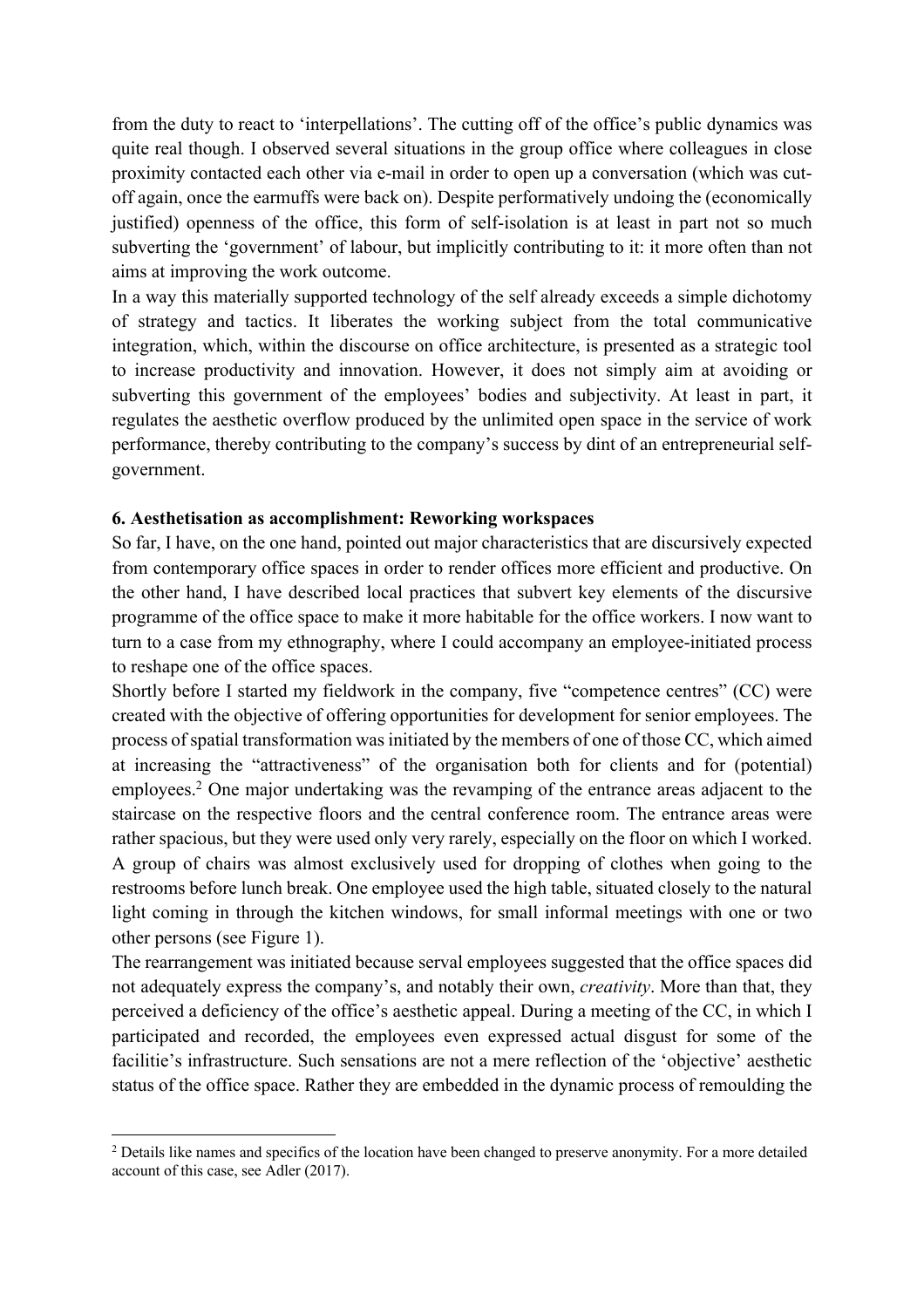corporation's appearance and in the employee's aesthetic subjectification. Part of this goes beyond the scope of my ethnographic observations: The sensibilities that are at play in the employees' aesthetic judgements take shape within the biographic process of habitualisation (Bourdieu 1984). However, within the performativity approach these transgressive moments also depend on practical activation within the given setting. What is more, aesthetic sensibilities play a key part in the situated presentation of self as a 'creative' subject.



Figure 1: Layout of the entrance area before the reshaping of the place. (1) small sitting group, (2) cinema chairs, (3) high table, (4) table football.

The aesthetic sensibilities depend on the practical orientation and foci, which distinctively changed during the process of transforming the entrance hall. In the first phase of the CC's activities, during discussions and meetings ever more deficiencies of the office space were collected and piled up. The participants used rather drastic language to describe the given state of the building and its interior design, which framed the intended changes as a dramatic urgency. For instance, Sophia, one of the participants of the CC, while discussing creating a "comfortable atmosphere", pointed out:

That was the first thing, that also I saw here, when I came into the kitchen. I couldn't believe my eyes. Well, I haven't seen anything like this in even the ugliest of medical practices, such ugly cityscape pictures. (transcript CC meeting, May 2015: 17:20 min.)

Given that the CC's head repeatedly mentioned the problem that he does not even see some of the office's aesthetic shortcomings because of being so used to them, remembering *initial*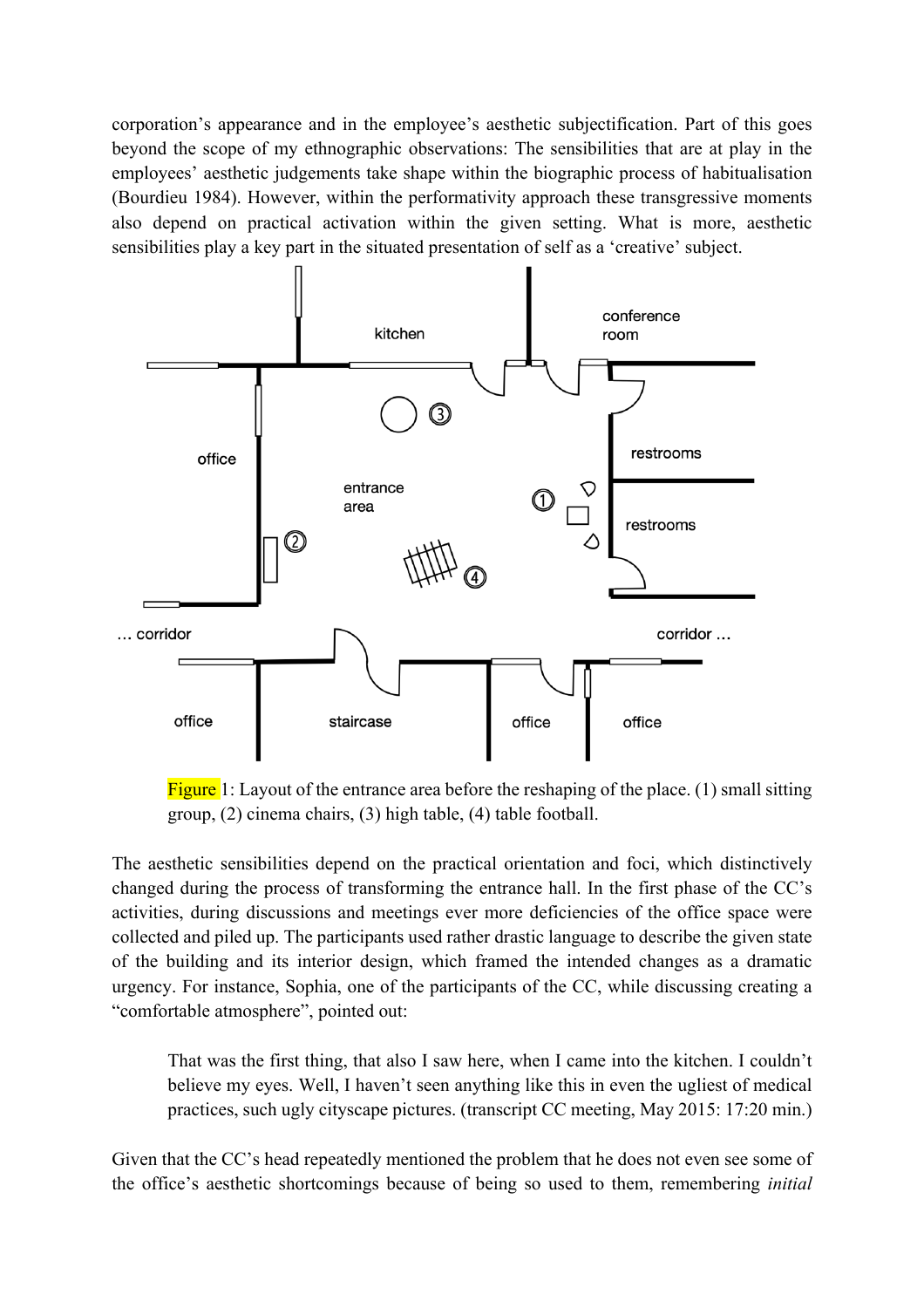impressions of the office space can be seen as one of the practical methods employed by the participants to break free from the 'oblivion of aesthetics' in everyday work practices. 'Oblivion of aesthetics' is not to say that the material work environment and its sensuous qualities are strictly speaking unperceivable or irrelevant in everyday life. Rather they can become delegated to a background blur. In addition, in one of the CC's meetings, where the members prepared for presenting the desired changes to the CEO, the PowerPoint presentation comprised a photograph of the first glance one gets, when entering the floor form the staircase. This picture was accompanied by a narration of an imaginary new "client" entering the building for the first time, climbing the steps, arriving at the reception, climbing another floor to reach the conference room etc. Based on this imaginary perspective of a client, seeing the company's workspaces with fresh eyes and without the rusted in vision of the everyday usage, the CC's members reflected on the signs given off by their work environment: the intuitive assumptions sparked by the appearance of the work environment not only about the innovativeness and productivity of the company, but about the creative capabilities and aesthetic sensibilities of the employees themselves.

Given this point, one should expect that a remodelling of parts of the office space quite literally 'knocks on an open door' on the 'executive floor'. However, the process of implementing the changes was more difficult – a difficulty anticipated by the CC's members when preparing their demands for the boss. Trying to gain a fresh perception of the office space, and collectively focussing on what ought to be changed, the CC's members developed a temporary 'hyper-sensitivity' for the office's aesthetic deficiencies and, accordingly, a sense of great urgency: as things were perceived to be dire ("ugly", "disgusting") and to give an inadequate representation of the companies and the employees creative potential they had to be changed as soon as possible. This sense of urgency was not necessarily shared by other members of the organisation, who were essential for forming a coalition in order to put through the desired changes. And the economic logic brought forward by the CC's members, even if widely in compliance with the considerations of the discourse on office architecture, was not self-evident either. As one senior employee determines regarding the initial interior design and furniture:'

I think erm on the one hand that ((the boss)), well, does not have a particular high standard, concerning that. He does not, well, have an aesthetic standard or he has not such a standard that he wants to represent something, but what was important for him was 'well I want that to work and if its affordable all the better' (Interview with senior employee, September 2015: 10:27 min.).

Accordingly, in the negotiation between the CC and the CEO, we find two logics: on the one hand, an idea of functionality at minimised costs, on the other hand the idea of a productive increase of return, which, however, requires some expenses. Interestingly, the discourse on office architecture and office design is in itself marked by a similar conflict of economic logics, which subverts, in a way, all to simple concepts of homogeneous and strategic enforcement of "rationality" within the organisation. Institutional strategies are not only limited, countered or subverted by extrinsic tactics, but by the interferences of the multiplicity of the strategic itself.

## **7. Economic overdetermination: Beyond strategy and tactics**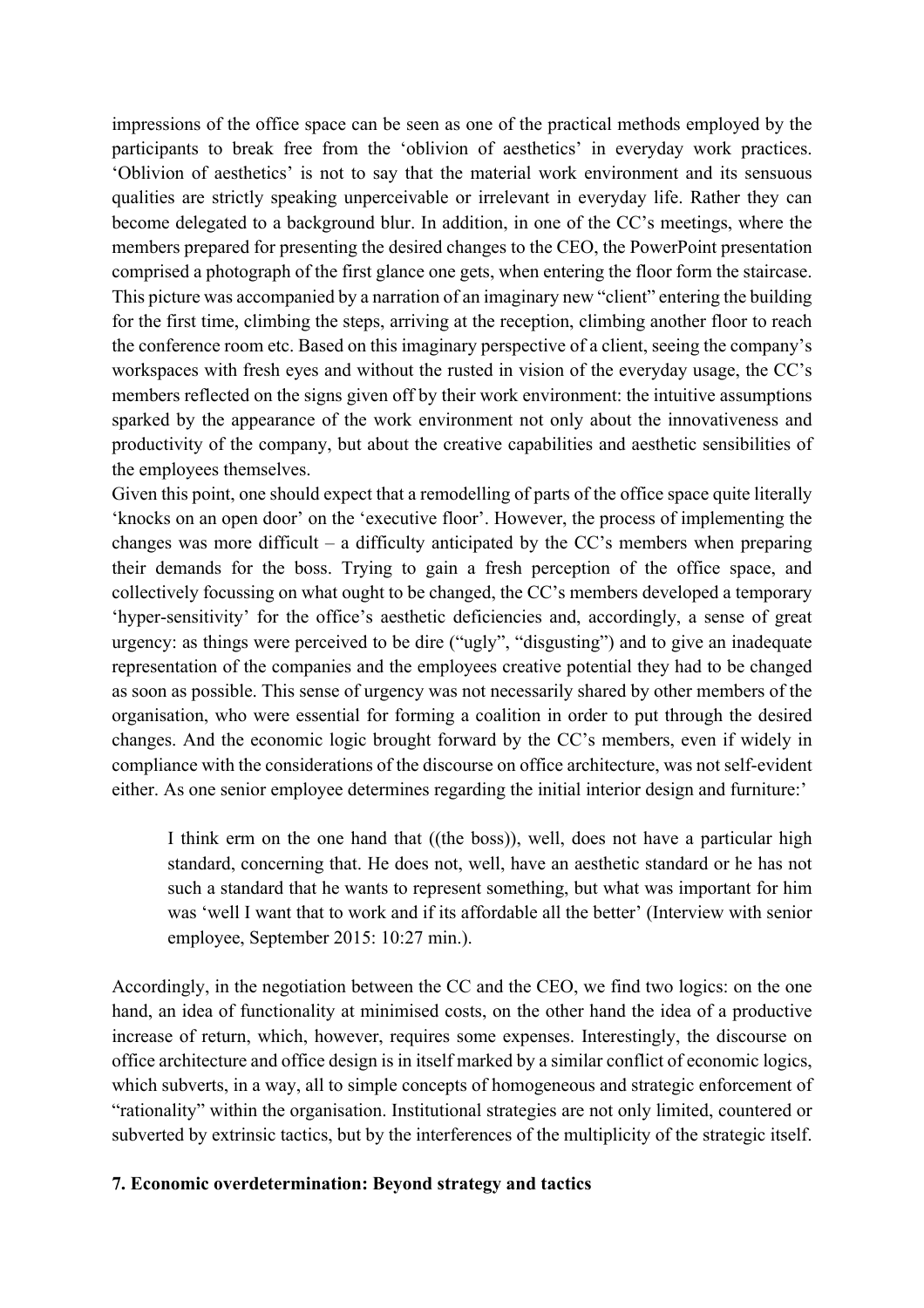If I suggest a perspective on organisational space that rejects seeing it merely as a rationalised and ever more perfect instrument of productivity and/or control, it is not because there is an absence of economic logics. Quite the contrary, what is striking both on the level of architectural concepts and the sense-making of everyday users and inhabitants is that the discourse is economically 'overdetermined'. There is more than one economic necessity defining the spatial order of organisations. Not the least because of this, a clear dichotomy of the managerial strategy on the one hand, and elusive and dispersed tactics from below on the other, fails to adequately capture the complexities of organisational aesthetics.



Figure  $2$ : Layout of the entrance area after the revamp. (1) Sitting group with DIY furniture, sitting bags, and lounge lamp, (2) picture wall with company related photographs, (3) fridge with soft drinks and beer, (4) digital whiteboard.

The CC's members argued from a productivism perspective: additional costs are rendered profitable because the updated aesthetics are believed to increase the organisation's success by producing creativity, well-being and work motivation. On the other hand, the CEO saw costs with uncertain return. Also, he did not share the aesthetic sensibilities of some of his employees. It is important to note, that there is no levitating centre of calculation, which could neutrally decide this conflict on the basis of pure rationality. As one senior employee points out in an interview: "in the final instance decisions always include a gut feeling". Getting things passed, accordingly, requires a good sense of timing and the ability to assess the decision makers' moods. But the productivist position is itself also grounded in beliefs and intuition. I have already pointed to the aestheticisation, which was at play in the process of transforming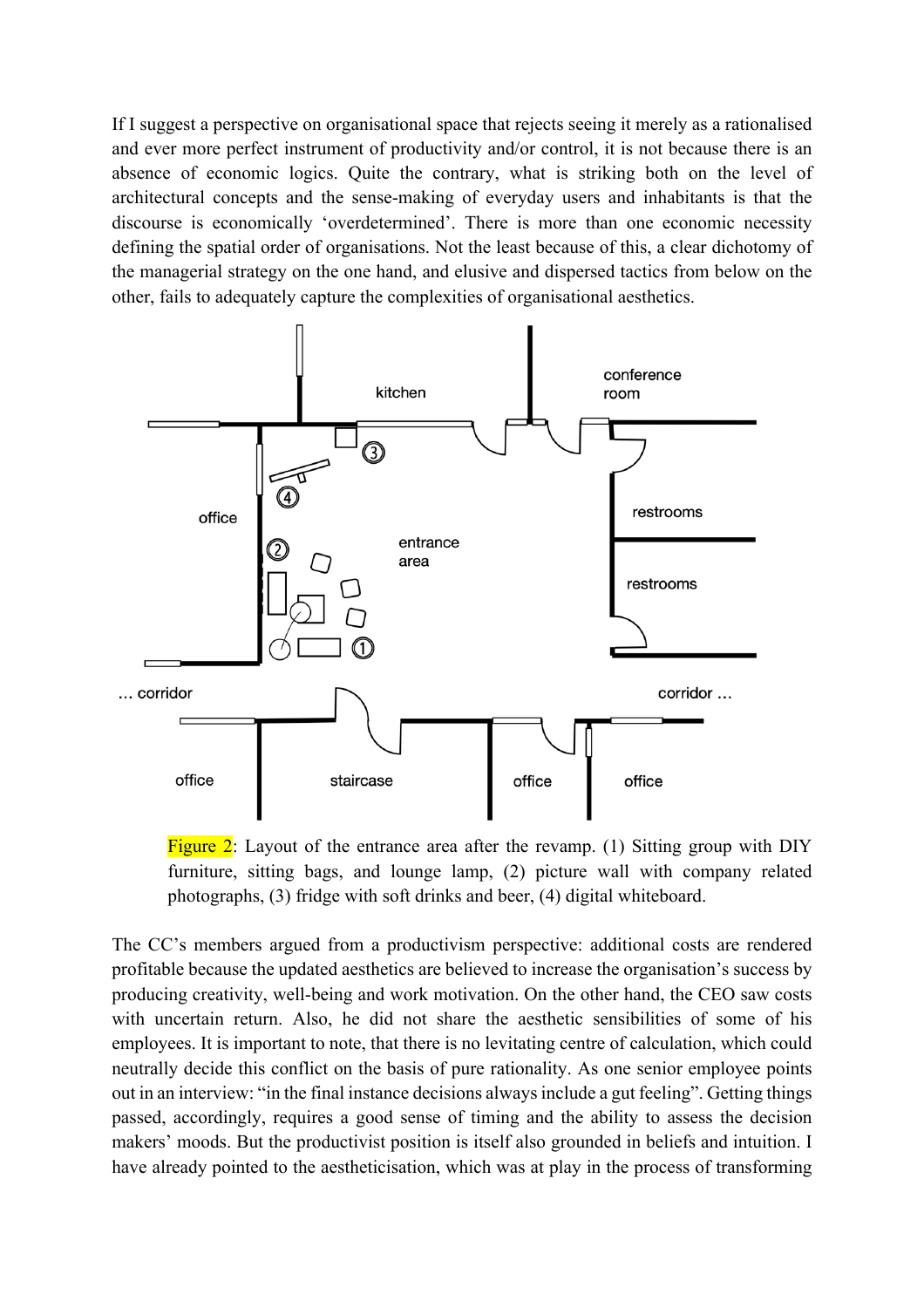the office space, pursued by the members of the CC. More interestingly, something that can be called 'oblivious tactics' was at work here, where the difference between tactical pretext and true conviction is blurred. The employees both believed their economic rationale and employed the rationale tactically, in a micro-political move to enforce interests that lay beyond the official organisational plane of formal goals and legitimacy. This ambivalence became apparent in the interview with the senior employee, which I have already quoted above. Speaking about the remoulding of the entrance area initiated by the CC's members, which had by then been completed (Figure 2), she stated:

Yes, so that is the goal […]. That the folks like to come here and happily get up in the morning, because they feel good here. And the environment, and the interior plays its part in this. And, of course, you are more productive and yes, if you feel good, you can perform better. So, that is, that is a fact. For sure. (Interview with senior employee, September 2015: 40:36 min.)

However, when digging deeper and asking if the organisation had any means to really assess the effects of individual changes in the work environment, the employee shifted gears:

You are totally right. So, we cannot prove it. We can, we can simply try to sell it the best possible way to the management. (Interviews with senior employee, September 2015: 42:26 min.)

It would be wrong to see this as proof for a secret plot. The employee may well be convinced that the aesthetic changes made will advance the company's economic goals. What is more relevant here, though, is the smooth transition from convictions about the economic benefit of certain aesthetic aspects of the organisation, to the tactical usage of arguments and the play on the organisation's formal logic in the name of a higher economic rationale, that might, for instance, escape the short-term calculations of management control systems. More importantly this implies that organisational aesthetics are not – as the rationalist perspective on organisations would have it – founded on a solid bedrock of economic calculations, but rather in the micro-political entanglements, the performativity of heterogeneous aspects such as competing economic logics, aesthetic sensitivities and self-images, orders of aesthetic valuation, situationally defined urgencies and conflicting and in part 'illegit' interests.

At the outset of my argument, I assumed a dichotomy of strategies and tactics. The presence of economic arguments in the office discourse, make it easy to see an inescapable "neoliberalisation" of office space, an ongoing perfection of the control of human labour and stimulation of creativity, as one would assume in the tradition of governmentality studies. In this perspective office architecture and the design of workspaces seem, first of all, to be a tool which helps to put management strategies into practice. But this is, at best, only half the truth. Architects are confronted with a quite similar situation as the CC's members, when trying to sell their projects to the clients. Across the interviews, architects detail how they try to convince entrepreneurs to consider new spatial programmes. In part, they try to anticipate and play the logics of the client organisations, taking a tactical stance vis-à-vis the economic promises so frequently made in the discourse on office architecture. As one architect put it in an interview: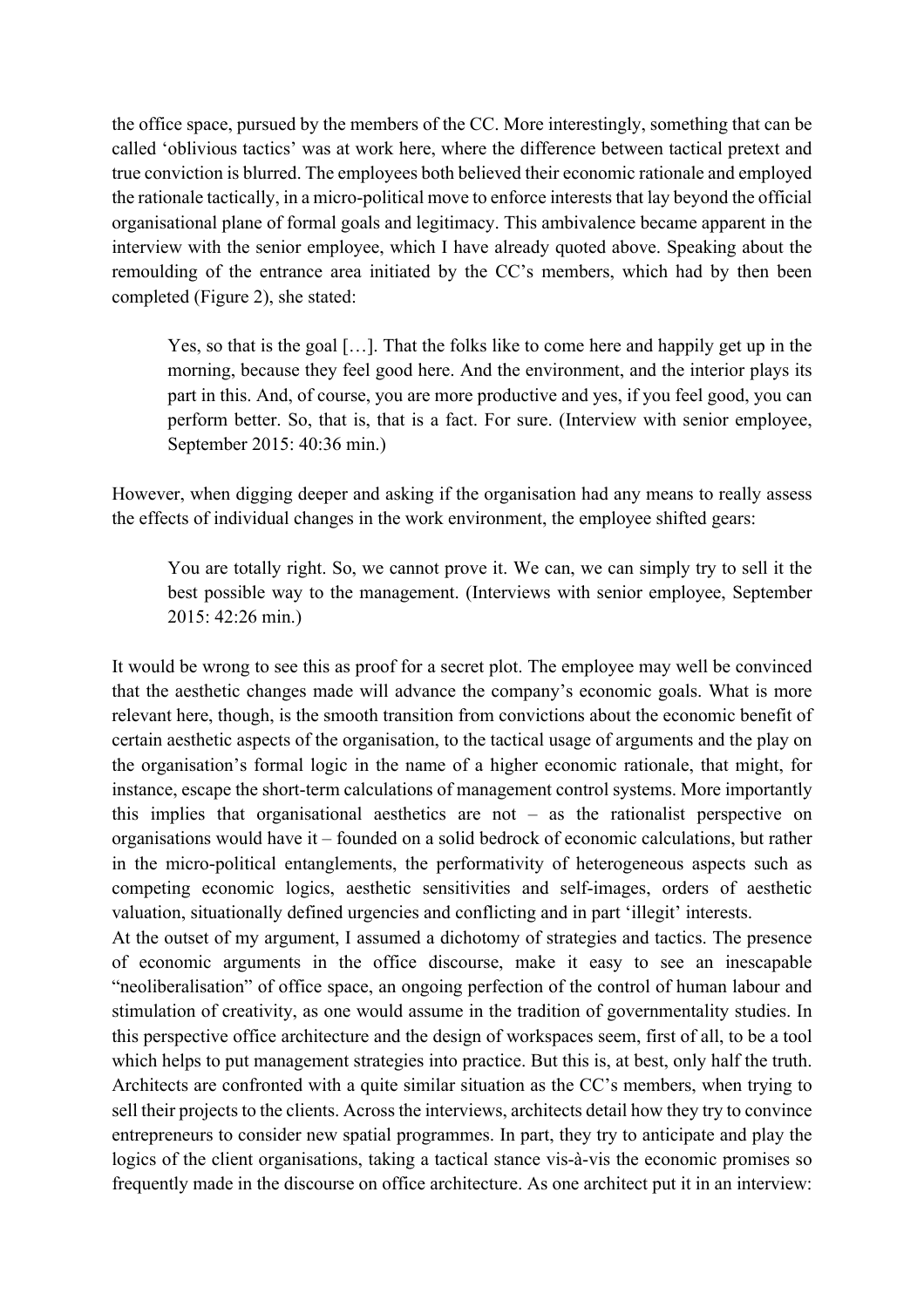Well, we sometimes argue for something, that we want for entirely different reasons. You can also put forward Trojan horses. If you think something to be more beautiful or more pleasantly designed, you must just sell it as less expensive. (Interview with Architects A & B, April 2015: 23:19 min.)

But, despite such ruses, architects are mostly convinced that their preferred 'solutions' really are more economically sound than the one's preferred by their clients. This is for instance due to a conservatism from the clients' side: clients want the buildings to be cost efficient but intuitively fall back on spatial programmes with which they are already familiar. Against this, architects push new concepts, that they consider to be more efficient or productive (Interview with architect C, November 2015). Or it is due to a calculative parochialism of the organisation's institutionality: for instance, an architect complained, that the management control systems are based on medium-term cost amortisations, thereby structurally preferring architectural solutions that likely will be costly in the long run (Interview with architects A & B, April 2015).

Neither in discourse nor in the everyday practice of organisations there is an absolute position from which the "rationality" and "efficiency" of the organisation's aesthetics could be neutrally and objectively measured. Both in discourse and in everyday practices the materiality of the office space is surrounded and supported by heterogeneous and reflexive practices, by concurring economic concepts, habits, self-images, and interests in which strategic and tactical moments are inextricably intertwined. This goes beyond the practical and tactical subversion of discursively elaborated materialisations of managerial strategies, which I have addressed in Section 5. What appears to be a strategy, may be tactically motivated, while tactical arguments can 'forget' their instrumental status and support a managerial strategy that initially was but a pretext for other goals.

## **8. Conclusion**

Reading the contemporary discourse on office architecture we, at first glance, find some evidence for the prevalence of economic considerations being at the centre of aesthetic decision-making for contemporary workspaces. In fact, architects themselves devalue mere "aesthetic sensibilities" in favour of supposedly sound economic and technical tendencies. An attention to micropolitics can help to make visible the resistances and margins of such processes, which exist in the organisation's everyday life, and which tend to be missed by more totalising approaches to work organisations. However, the juxtaposition of a discursively fixed spatial "programme" and local practices of resistance does not adequately grasp the deep interrelatedness of strategies and tactics. Organisational aesthetics are situated within an ambivalent negotiation both within its development and within its everyday usage. While workspaces certainly perform the practices that 'take place' within them, this does not imply a passivity from the side of the everyday users. Against the tendency of some micropolitical approaches to organisations that understand strategy and tactics as opposing forces, equated with legit and formal organisational goals on the one hand and the illegit and informal interests of the employees on the other, my discursive and ethnographic empirical materials point to the fact that both aspects, strategies and tactics, are profoundly intertwined. In the discursive and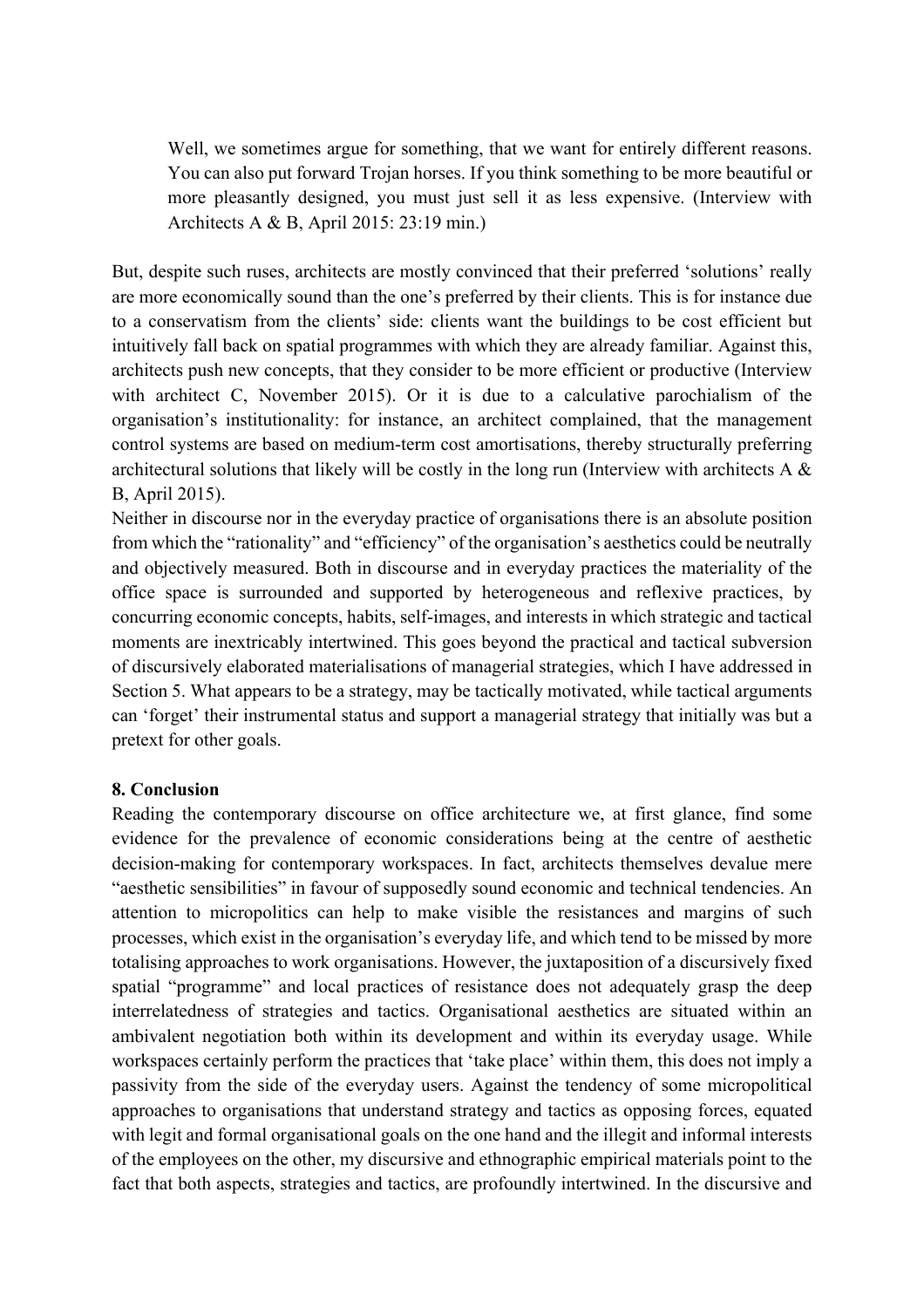practical context, it can turn out that strategic arguments are tactically motivated. At the same time, the instrumental usage of economic concepts relating to the design of office spaces, may as well solidify and legitimise a specific economic logic. In this regard, the micropolitics of organisational aesthetics do not only constitute an external limit to the realisation of selfsufficient organisational strategies, but it affects the inner core of such strategies. The political conflict then is not one between legitimate strategy and illegitimate deviance from it, but one between multiple strategies – in my case, multiple logics that promise economic success to the organisation.

Beyond the specific case of work organisations this points to the fact, that architecture is not only a corset that supports institutionality by setting its spatial conditions in a seemingly stable and sedimented way. As much as architecture provides a shell for institutional practices, it is always also a matter of concern and contestation within these practices. The space of institutions is performed in the transgressive and dynamic interplay of material and discursive pre-figurations and the diverse and contingent practices, interpretations, and subjectifications that emanate from them.

#### *References*

- Adler, David. 2017. Die Entstehung einer Lounge. Ästhetisierung als praktischer Vollzug. In *Ästhetisierung der Arbeit: Empirische Kulturanalysen des kognitiven Kapitalismus*, ed. Ove Sutter and Valeska Flor, 33–49. Münster: Waxmann.
- Allen, Thomas J. and Gunter W. Henn. 2007. *The organization and architecture of innovation: Managing the flow of technology*. Abingdon/New York: Routledge.
- Austin, John L. 1975. *How to do things with words*. Cambridge, Mass.: Harvard University Press.
- Barad, Karen. 2003. Posthumanist performativity: Towards an understanding of how matter comes to Matter. *Signs: Journal of Women in Culture and Society* 28(3): 801–831.
- Bentham, Jeremy. 1995. *The panopticon writings*. London/New York: Verso.
- Bourdieu, Pierre. 1984. *Distinction: A social critique of the judgement of taste*. Cambridge, Mass.: Harvard University Press.
- Braverman, Harry. 1998. *Labor and monopoly capital: The degradation of work in the twentieth century*. New York: Monthly Review Press.
- Bröckling, Ulrich. 2016. *The entrepreneurial self: Fabricating a new type of subject*. Los Angeles: SAGE.
- Burns, Tom. 1961. Micropolitics: Mechanisms of institutional change. *Administrative science quarterly* 6(2): 257–281.
- Butler, Judith. 1993. *Bodies that matter: On the discursive limits of sex.* New York: Routledge.
- Callon, Michel. 2007. What does it mean to say that economics is performative? In *Do economists make markets? On the performativity of economics*, ed. Donald MacKenzie, Fabian Muniesa, and Lucia Siu, 311–357. Princeton, NJ: Princeton University Press.
- Certeau, Michel de. 1990. Arts de faire. Vol. 1 of *L'invention du quotidien.* Paris: Édition Gallimard.
- Clarke, Adele E. 2003. Situational analyses: Grounded theory mapping after the Postmodern Turn. *Symbolic Interaction* 26(4): 554–576.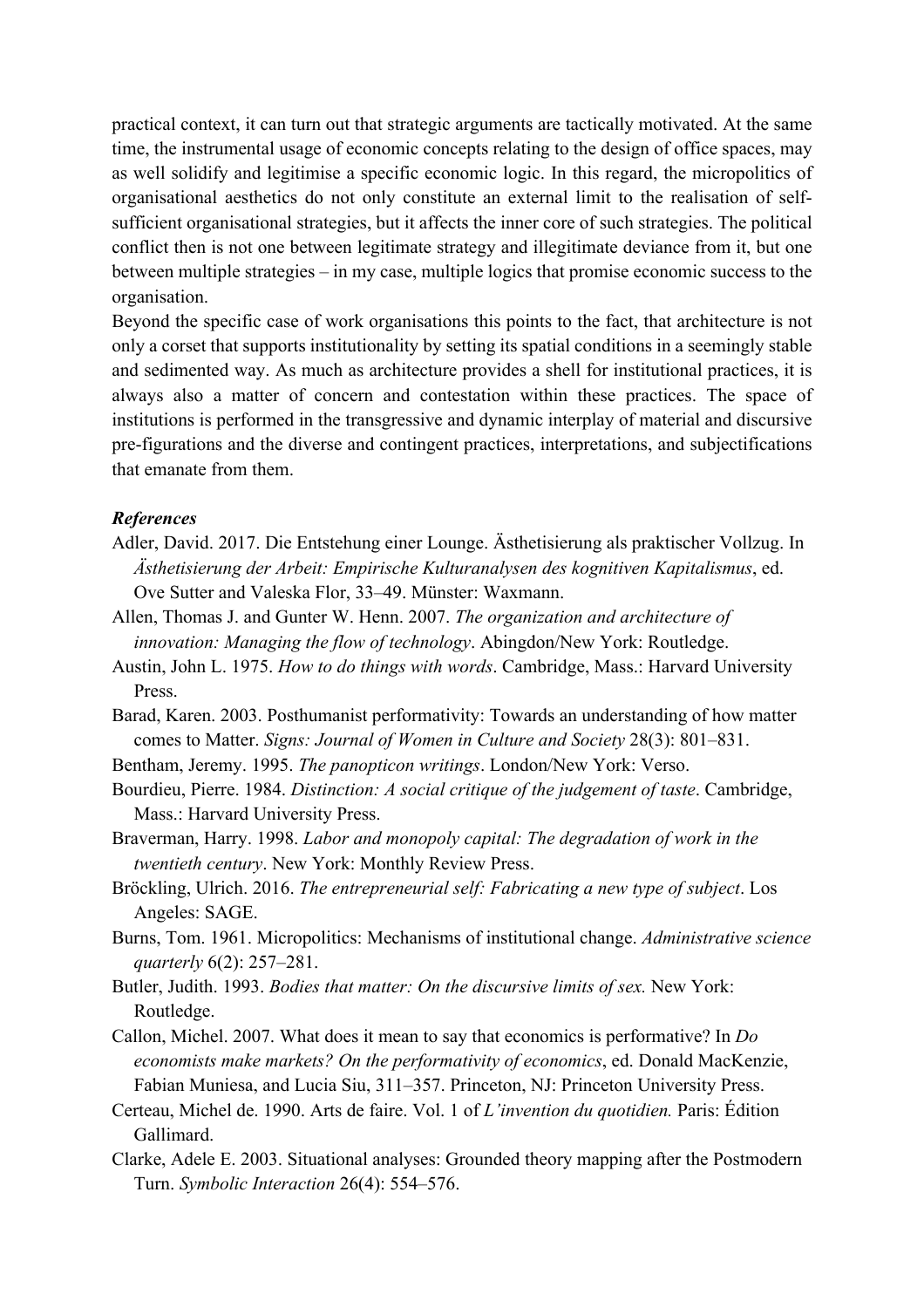Clausewitz, Carl von. 1873. *On war*. London: N. Trübner.

- Clegg, Stewart, and Fiona Wilson. 1990. Power, technology and flexibility in organizations. *The sociological review* 38(S1): 223–273.
- Dale, Karen, and Gibson Burrell. 2008. *The Spaces of organisation & the organisation of space. Power, identity & materiality at work*. Basingstoke: Palgrave Macmillan.
- Derrida, Jacques. 1988. Signature event context. In *Limited Inc*, 1–21. Evanston: Northwestern University Press.
- Dyk, Silke van, Antje Langer, Felicitas Macgilchrist, Daniel Wrana, and Alexander Ziem. 2014. Discourse and beyond? Zum Verhältnis von Sprache, Materialität und Praxis. In *Diskursforschung. Ein interdisziplinäres Handbuch*, ed. Johannes Angermuller, Martin Nonhoff, Eva Herschinger, Felicitas Macgilchrist, Martin Reisigl, Juliette Wedl, Daniel Wrana, and Alexander Ziem, 1:347–363. Bielefeld: transcript.
- Foucault, Michel. 1995. *Discipline and punish: The birth of the prison*. 2nd ed. New York: Vintage Books.
- Foucault, Michel. 2004a. *Naissance de la Biopolitique. Cours au Collège de France, 1978– 1979*. Paris: Seuil/Gallimard (Édition Hautes Études).
- Foucault, Michel. 2004b. *Sécurité, territoire, population. Cours au Collège de France. 1977– 1978*. Paris: Seuil/Gallimard (Édition Hautes Études).
- Galloway, Lee. 1922. *Office management. Its principles and practice*. New York: The Ronald press company.
- Geberzahn, Wilhelm Otto, and Peter Redemann. 1995. *Der Arbeitsplatz Im Büro: Aspekte der modernen Bürogestaltung*. 2nd ed. Landsberg/Lech: verlag moderne industrie.
- Gerhardt, Astrid. 2014. *Bürowelt: Effizienz durch Architektur. Der Mensch und sein Wohlbefinden im gestalteten Arbeitsplatzumfeld*. Lengerich: Pabst Science Publishers.
- Gond, Jean-Pascal, Laure Cabantous, Nancy Harding, and Mark Learminth. 2016. What do we mean by performativity in organizational and management Theory? The uses and abuses of performativity. *International journal of management reviews* 18(4): 440–463.
- Hall, Stuart. 1977. Re-thinking the 'base-and-superstructure' Metaphor. In *The communist University of London. Papers on class, hegemony and party*, ed. Jon Bloomfield, 43–72. London: Lawrence & Wishart.
- Klug, Tina, Regine Henn, and Rudi Schniede. 2005. Büroarbeit im Wandel. In *BürobauAtlas: Grundlagen, Planung, Technologie, Arbeitsplatzqualität*, ed. Johann Eisele and Bettina Staniek, 10–19. München: Callwey.
- Law, John, and Vicky Singleton. 2000. Performing technology's stories. On Social Constructivism, performance, and performativity. *Technology and culture* 41(4): 765–775.
- Macgilchrist, Felicitas, and Tom Van Hout. 2011. Ethnographic discourse analysis and Social science. *Forum: Qualitative social research* 12(1): Art. 18.
- Messedat, Jons. 2005. *Corporate architecture: Development, concepts, strategies*. Stuttgart: avedition.
- Mintzberg, Henry. 1983. *Power in and around organizations*. Englewood Cliffs: Prentice-Hall.
- Nonhoff, Martin. 2010. Hegemonieanalyse: Theorie, Methode und Forschungspraxis. In *Handbuch sozialwissenschaftliche Diskursanalyse,* ed. Reiner Keller, Andreas Hirseland, Werner Schneider, and Willy Viehöver, 2:299–331. Wiesbaden: VS Verlag.